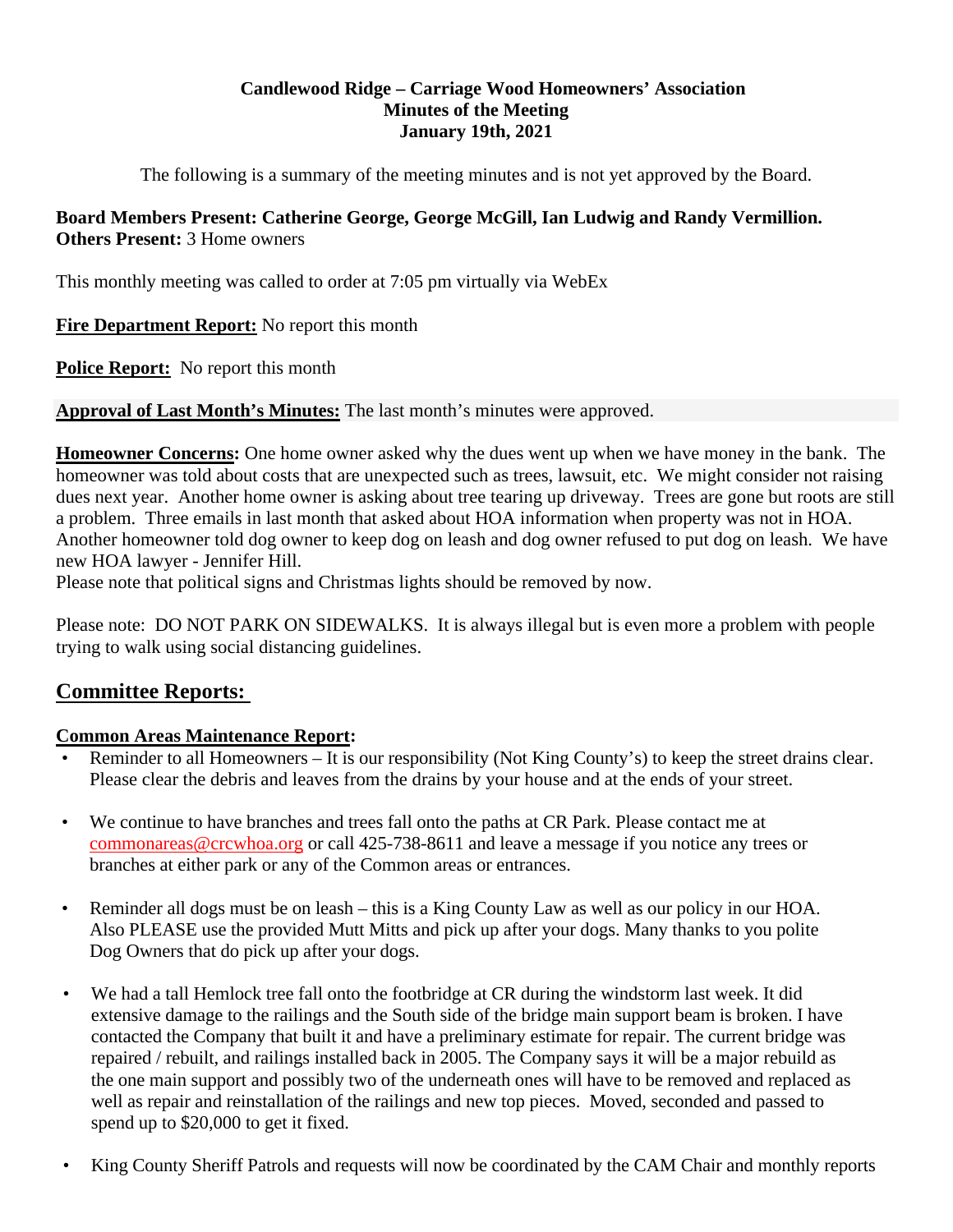will be submitted before each monthly meeting. Please contact the Board with any areas of concern and we will do our best to accommodate.

- Please keep a watch for suspicious Activity and call 911
- **Reminder:** Our parks are private parks which exist for the use and enjoyment of HOA residents, their families and guests. They are not public parks. Our park usage rules apply to everyone. Following are some of the rules that have been established to maximize safety, and minimize liability and maintenance cost:
- A. Park Hours: 9:00 am to dusk.
- B. No Smoking, alcohol, drugs, loud music, golfing, motorized vehicles or **Fireworks** are allowed.
- C. Animals must be leashed, and owners are responsible for cleaning up after their animals.

#### **ACC Report:**

We accept ACR requests via e-mail when the form does not need paint chips. (All paint chips should be mailed or hand delivered.) It has been noted that paint requests have been received lately without paint chips as well as requests without ACR forms. All requests must be accompanied by ACR forms which must be signed, include a valid address and phone number and, if for paint or stain, must include paint chips and note which paint is for what part of the house (body, trim, deck, gutters, door, ...). If you want to speed up your notification, be sure that your email address is clearly written.

Due to the pandemic the ACC will consider ACRs with virtual paint chips but only when there is no question as to whether they would be approved. We will continue this policy throughout 2020 and will re-evaluate in 2021 to determine if this can become permanent.

ACC requests for this month were: 1 tree removal 1 window replacement 2 mail box replacements 3 roof replacements

#### **Complaints Negotiations Report:**

No report this month

#### **Treasurer's Report:**

Reports look good. Don is updating the capital reserve study. We need to add more money each year according to the study but probably not required right now.

#### **Legal and Insurance Report:**

No report this month

#### **Community Events Committee**

We need volunteers. The Easter Egg Hunt was cancelled due to the lack of volunteers and the COVID-19 crisis. The Garage Sale and Summer Event are also canceled for the same reasons.

Please note that, if a home owner wants to reserve a park, he or she should contact the CAM chair at commonareas@crcwhoa.org or call 425-738-8611 #80 and leave a message.

## Cul‐de‐Sac Committee Report – January 2021

Inspected all 18 Cul-de-Sac Islands and 5 Retention Ponds within the last 2 days.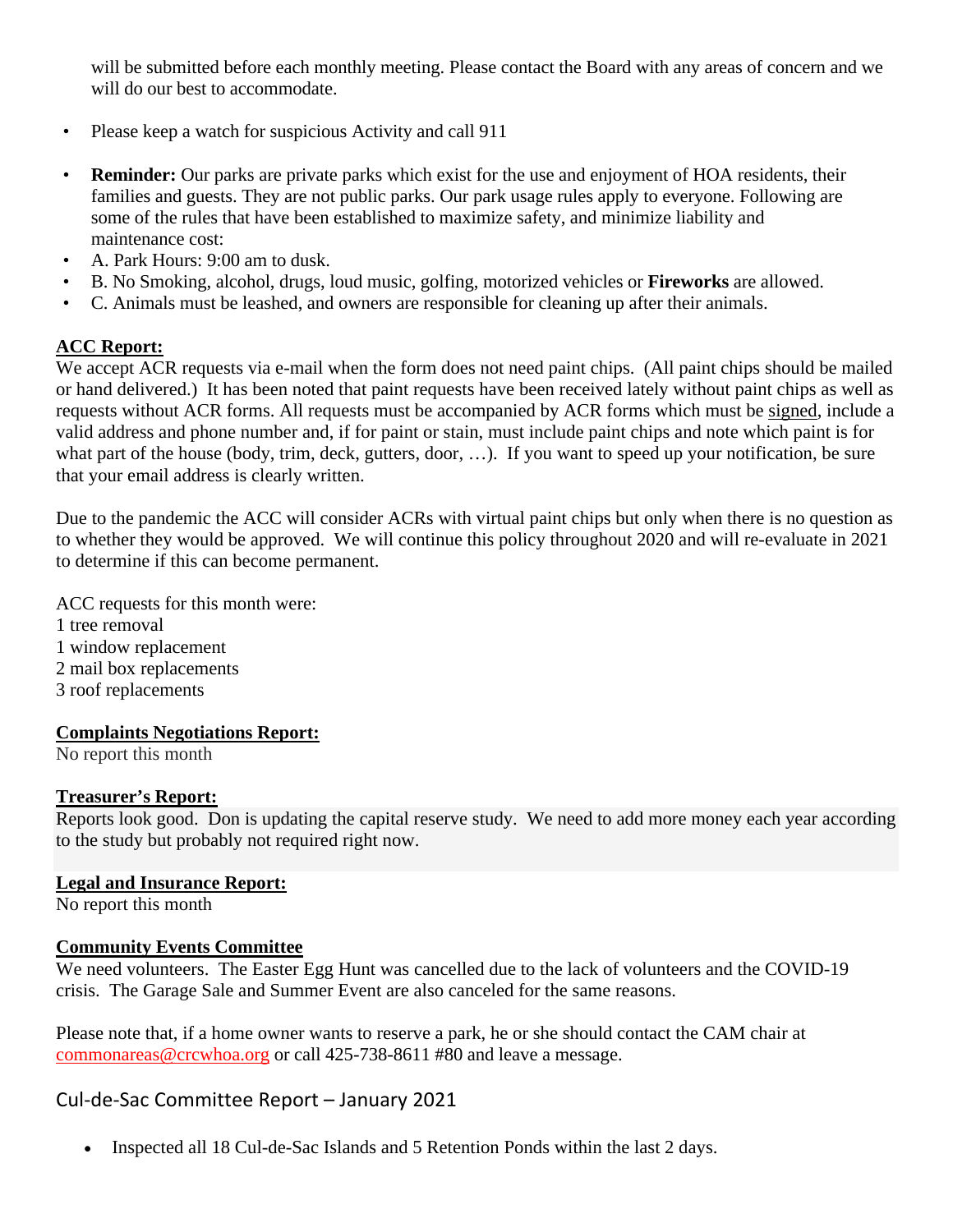- Very little wind damage to Cul-de-sac Islands. Twigs and small branches but no major damage.
	- o All bushes, grass and tree maintenance in good condition.
- No Islands recommended for renovation at this time no change in Island score for January.
- One retention pond in Carriage Wood has a downed tree.  $3<sup>rd</sup>$  CW entrance at 160<sup>th</sup> Ave SE.
	- o The tree was approximately 40 ft tall and appeared to be in less than great health.
	- o About 25 feet of the top of the tree has broken off and landed in the retention pond grassy area.
	- o This pond is not fenced so concern of children playing on or around downed tree and hurting themselves.
	- o **I recommend having fallen tree and approximately 15 feet of remaining tree removed.**

#### **On‐going Issues/Concerns**

 Next time Camber performs any Bark application within the neighborhood, most of the Islands and Retention Ponds could use an update. Most are looking pretty bare.

King County contacted George about work they wanted to redo a CR retention pond in division 3. It turns out that the HOA owns the land. KC would like to have ownership transferred to them. George proposed an easement because transferring ownership would be very difficult due to needing a significant number of homeowners to approve. George is still investigating. One home owner has encroached on the lot so he will need to be notified.

**Web Site:** 

No report this month.

## **Capital Improvement Committee:**

No report this month. Still want to do CR entrance landscaping.

## **Nominating Committee**

We still have an open position on the Board. This coming January one existing Board member's term expires as well as one unfilled seat. There has been some interest expressed.

## **Old Business:**

The virtual meetings are working for us. Homeowners who want to attend can request the information from George at president@crcwhoa.org.

Annual Meeting: cannot used church so will have annual meeting online. Proxies must be sent in as they must be signed. Send proxies via the mail – we cannot accept proxies at the virtual meeting. Mail in the proxies early since the mail seems to be slow. Catherine will put the annual meeting presentation on the web site before the meeting. Ian will document the homeowners that call in to the meeting.

## **New Business:**

No new business

**Please note that non safe and sane fireworks are illegal in the HOA because they are illegal in unincorporated King County.** Three years ago we had a house in our HOA burn down due to fireworks.

If you would like to give us your email address in order to be added to our email announcements please send your info to bookkeeper@crcwhoa.org. No one will see your email and we will not give it to anyone.

Roles for the 2020 HOA Board Members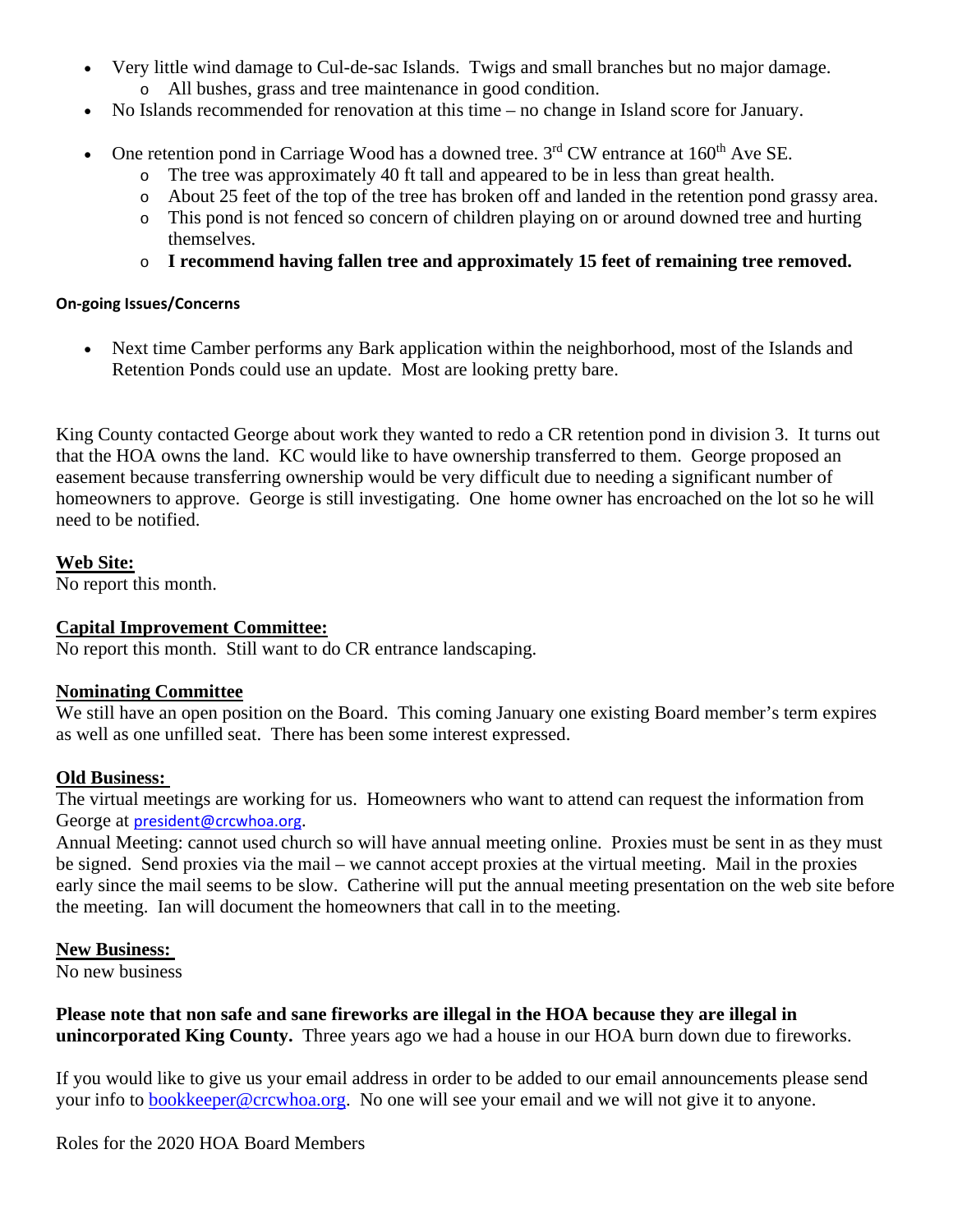| George McGill                   | President / Common Areas Chair               |
|---------------------------------|----------------------------------------------|
| Catherine George                | Reporting Secretary / ACC Chair / Web Master |
| Alicia Follette                 | Complaints / Treasurer                       |
| Carol Nyseth                    | Vice President                               |
| Open                            | <b>Community Events Committee Chair</b>      |
| Ian Ludwig                      | <b>ACC Member / CAM Member</b>               |
| Randy Vermillion                | ACC Member / Cul-de-sac Chair                |
| *Don Nelson                     | Legal and Insurance                          |
| * Volunteer, not a Board Member |                                              |

**Special Topics:** Visit our Website and contact the HOA via Email at: Web – www.crcwhoa.org Facebook - Candlewood Ridge/Carriagewood HOA Email – president@crcwhoa.org info@crcwhoa.org architecture@crcwhoa.org If you would like to give us your email address in order to be added to our email announcements please send your info to bookkeeper@crcwhoa.org. Please visit us on Facebook also.

#### **Executive session:**

Discussed plans for future actions after the pandemic

A motion was made to adjourn the meeting at 7:54pm.

#### **Next Board Meetings:**

- February $16<sup>th</sup>$ , 2021
- $\bullet$  March 16<sup>th</sup>, 2021
- April  $20^{th}$ ,  $2021$
- May 19<sup>8h</sup>, 2021
- June 15<sup>th</sup>, 2021
- July 20th, 2021
- August  $17<sup>th</sup>$ , 2021
- September  $21<sup>st</sup>$ , 2021
- October  $19<sup>th</sup>$ , 2021
- November  $16<sup>th</sup>$ , 2021
- December  $21^{st}$ , 2021

<u> 1990 - Johann Barn, mars eta bainar eta idazlea (</u>

## **Annual Meeting:**

• January  $26<sup>th</sup>$ ,  $2021$  7:00 at Fairwood Community United Methodist Church For the duration of the current coronavirus emergency it will be held via telephone. All Homeowners are welcome to attend. Please contact the president of the board for connection instructions at president@crcwhoa.org

Board meetings are usually held at **7:00 pm.** at the Sheriff's Office, Albertson's Shopping Center on the third Tuesday of the month. However, for the duration of the current coronavirus emergency they will be held via telephone. All Homeowners are welcome to attend. Please contact the president of the board for connection instructions at president@crcwhoa.org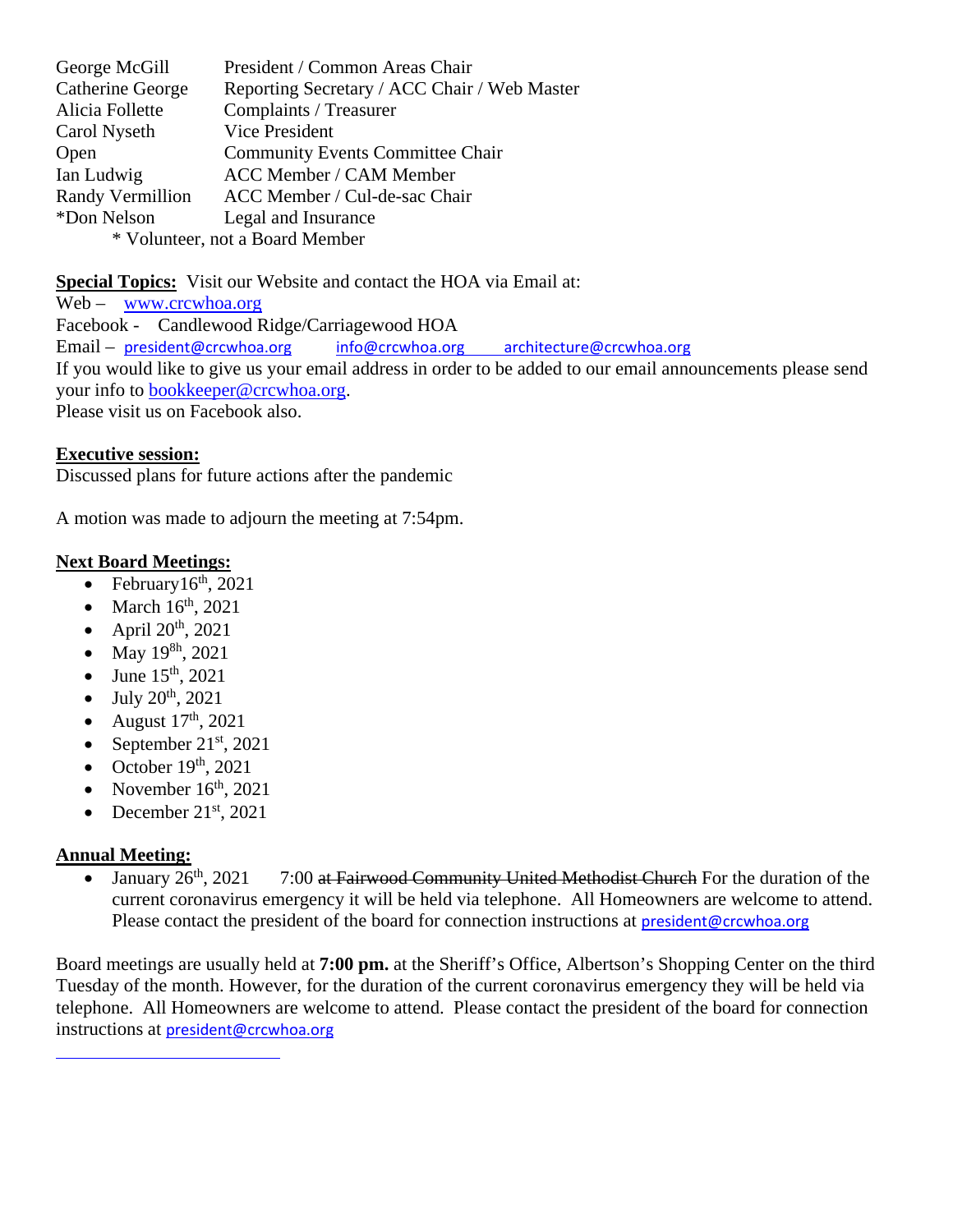# **Homeowners Association Update‐** *January 2021*

As we gladly welcome 2021 with open arms, you may already have a list of New Year Resolutions." Consider adding these "Safety Resolutions" to your checklist for a safe and healthy year for you and your loved ones:

## • **Indoor Winter Heating Safety:**

As the temperatures continue to drop in our region, more and more people will be relying on their homes heat source(s) to keep warm and comfortable this winter season. Whether that means a gas furnace, space heater, fireplace, or a combination, we want to provide you with some safety tips.

- Keep anything that can burn **at least three feet away** from heating equipment, like the furnace, fireplace, wood stove, or portable space heater.
- **Have a three‐foot "kid‐free zone"** around open fires and space heaters.
- **Never use your oven** to heat your home.
- **Have a qualified professional install** stationary space heating equipment, water heaters or central heating equipment according to the local codes and manufacturer's instructions.
- **Have heating equipment and chimneys cleaned and inspected every year** by a qualified professional.
- **Remember to turn portable heaters off** when leaving the room or going to bed.
- **Always use the right kind of fuel**, specified by the manufacturer, for fuel burning space heaters.
- **Test smoke alarms** at least once a month.
- **Never** use barbeque grills, especially ones that produce carbon monoxide, to heat your home.

*Source: National Fire Protection Association*

# • **At Home Outdoor Heater and Fire Pit Safety:**

As the pandemic continues into winter, more people are finding ways to socialize safely outside and seeking ways to stay warm while doing so. Outdoor fire pits, outdoor gas and electric portable heaters are being used in greater numbers. In addition to taking Covid‐19 precautions, consider the potential risks associated with outdoor heating sources.

#### **Outdoor Propane and Electric heaters**

<u> 1990 - Johann Barn, mars eta bainar eta idazlea (</u>

- $\Box$  Make sure to read and follow the manufacturer instructions prior to using an outdoor heater
- $\Box$  Place heaters in a location where they cannot be easily overturned
- $\Box$  Keep anything that can burn at least three feet away from the heater

 $\Box$  Turn off portable heaters when the area in which they are used is not occupied Page 1 of

 $\Box$  Electric heaters should be used only where they can be plugged directly into the appropriate receptacles or extension cords of adequate current capacity